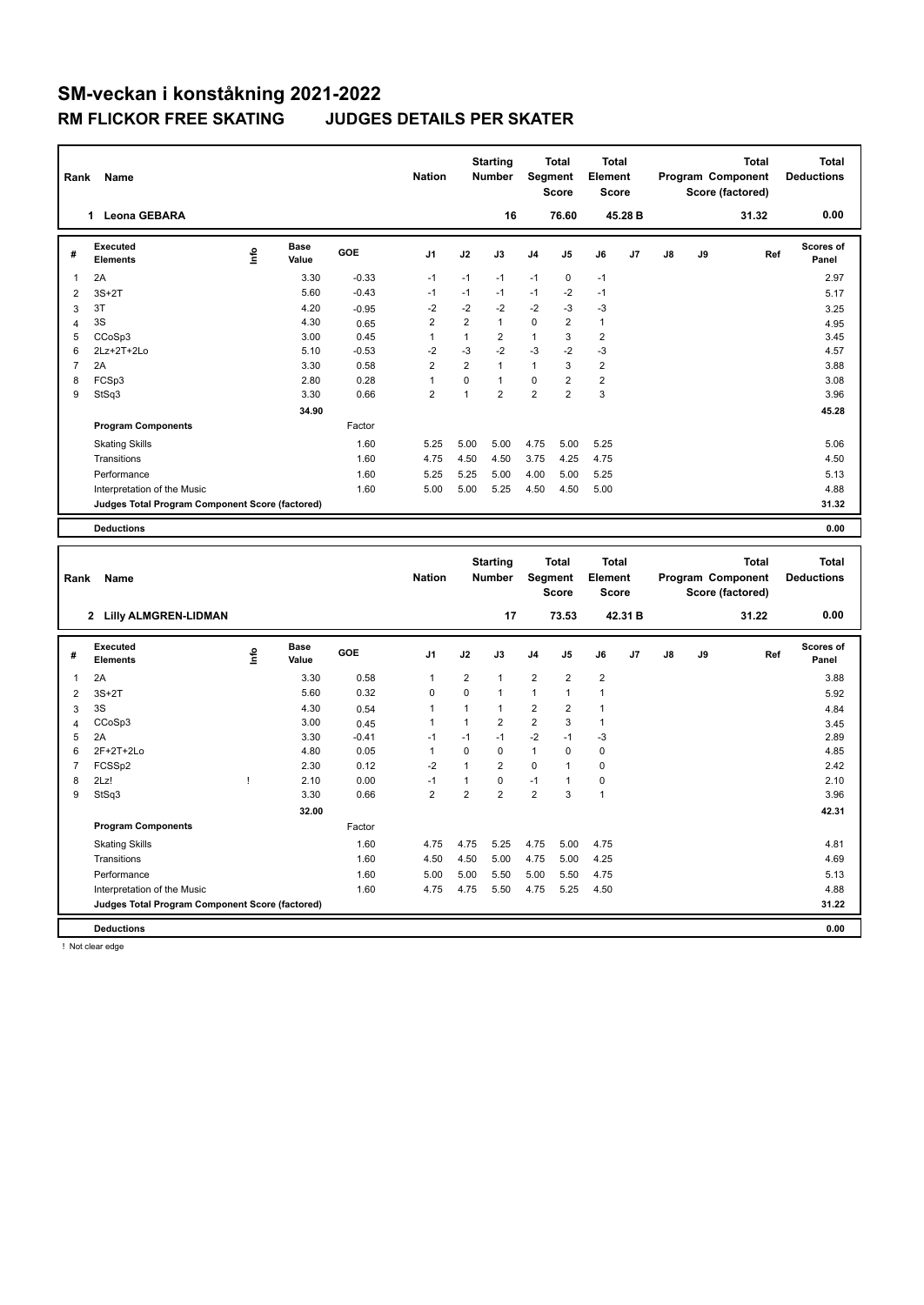| Rank           | Name                                            |         |                      |            | <b>Nation</b>           |                | <b>Starting</b><br><b>Number</b> | Segment        | <b>Total</b><br><b>Score</b> | Total<br>Element<br>Score |         |    |    | <b>Total</b><br>Program Component<br>Score (factored) | Total<br><b>Deductions</b> |
|----------------|-------------------------------------------------|---------|----------------------|------------|-------------------------|----------------|----------------------------------|----------------|------------------------------|---------------------------|---------|----|----|-------------------------------------------------------|----------------------------|
|                | <b>Hanne TRULSSON</b><br>3                      |         |                      |            |                         |                | 15                               |                | 64.69                        |                           | 37.09 B |    |    | 27.60                                                 | 0.00                       |
| #              | Executed<br><b>Elements</b>                     | Info    | <b>Base</b><br>Value | <b>GOE</b> | J <sub>1</sub>          | J2             | J3                               | J <sub>4</sub> | J <sub>5</sub>               | J6                        | J7      | J8 | J9 | Ref                                                   | <b>Scores of</b><br>Panel  |
| 1              | $2A+2T$                                         |         | 4.60                 | 0.41       | $\overline{1}$          | 1              | $\Omega$                         | $\mathbf{1}$   | $\overline{2}$               | $\overline{2}$            |         |    |    |                                                       | 5.01                       |
| 2              | 2A                                              |         | 3.30                 | 0.00       | $\mathbf 0$             | $\Omega$       | $\Omega$                         | $\mathbf 0$    | $\Omega$                     | $\mathbf 0$               |         |    |    |                                                       | 3.30                       |
| 3              | 3T                                              |         | 4.20                 | $-0.11$    | $-1$                    | $\Omega$       | $-1$                             | $\mathbf 0$    | $\Omega$                     | $\mathbf{1}$              |         |    |    |                                                       | 4.09                       |
| 4              | 3S<                                             | $\prec$ | 3.44                 | $-1.72$    | $-5$                    | $-5$           | $-5$                             | $-5$           | $-5$                         | $-5$                      |         |    |    |                                                       | 1.72                       |
| 5              | FSSp3                                           |         | 2.60                 | 0.33       | $-1$                    | $\overline{2}$ | 1                                | $\Omega$       | $\overline{2}$               | $\overline{2}$            |         |    |    |                                                       | 2.93                       |
| 6              | 2F+2T+2Lo                                       |         | 4.80                 | 0.00       | 1                       | $\Omega$       | $\Omega$                         | 0              | $-1$                         | $\mathbf 0$               |         |    |    |                                                       | 4.80                       |
| $\overline{7}$ | StSq3                                           |         | 3.30                 | 0.41       | 1                       |                | $\mathbf{1}$                     | $\overline{2}$ | $\overline{2}$               | $\mathbf{1}$              |         |    |    |                                                       | 3.71                       |
| 8              | 2Lo                                             |         | 1.70                 | 0.30       | $\overline{\mathbf{c}}$ | $\overline{2}$ | $\mathbf{1}$                     | $\overline{2}$ | $\overline{2}$               | $\mathbf{1}$              |         |    |    |                                                       | 2.00                       |
| 9              | CCoSp3                                          |         | 3.00                 | 0.53       | $\overline{2}$          | $\overline{2}$ | $\mathbf 0$                      | 1              | $\overline{2}$               | $\overline{2}$            |         |    |    |                                                       | 3.53                       |
|                |                                                 |         | 30.94                |            |                         |                |                                  |                |                              |                           |         |    |    |                                                       | 37.09                      |
|                | <b>Program Components</b>                       |         |                      | Factor     |                         |                |                                  |                |                              |                           |         |    |    |                                                       |                            |
|                | <b>Skating Skills</b>                           |         |                      | 1.60       | 4.50                    | 4.50           | 4.50                             | 4.50           | 4.50                         | 4.50                      |         |    |    |                                                       | 4.50                       |
|                | Transitions                                     |         |                      | 1.60       | 4.00                    | 4.00           | 4.00                             | 4.75           | 3.75                         | 4.25                      |         |    |    |                                                       | 4.06                       |
|                | Performance                                     |         |                      | 1.60       | 4.50                    | 4.25           | 4.50                             | 5.00           | 4.25                         | 4.75                      |         |    |    |                                                       | 4.50                       |
|                | Interpretation of the Music                     |         |                      | 1.60       | 4.00                    | 4.00           | 4.25                             | 4.75           | 4.00                         | 4.50                      |         |    |    |                                                       | 4.19                       |
|                | Judges Total Program Component Score (factored) |         |                      |            |                         |                |                                  |                |                              |                           |         |    |    |                                                       | 27.60                      |
|                | <b>Deductions</b>                               |         |                      |            |                         |                |                                  |                |                              |                           |         |    |    |                                                       | 0.00                       |

< Under-rotated jump

| Rank | <b>Name</b>                                     |      |                      |         | <b>Nation</b>  |          | <b>Starting</b><br><b>Number</b> | Segment        | <b>Total</b><br><b>Score</b> | <b>Total</b><br>Element<br><b>Score</b> |         |               |    | <b>Total</b><br>Program Component<br>Score (factored) | <b>Total</b><br><b>Deductions</b> |
|------|-------------------------------------------------|------|----------------------|---------|----------------|----------|----------------------------------|----------------|------------------------------|-----------------------------------------|---------|---------------|----|-------------------------------------------------------|-----------------------------------|
|      | 4 Hedvig ROWLAND LUNDVALL                       |      |                      |         |                |          | 14                               |                | 63.23                        |                                         | 35.23 B |               |    | 28.00                                                 | 0.00                              |
| #    | Executed<br><b>Elements</b>                     | lnfo | <b>Base</b><br>Value | GOE     | J <sub>1</sub> | J2       | J3                               | J <sub>4</sub> | J <sub>5</sub>               | J6                                      | J7      | $\mathsf{J}8$ | J9 | Ref                                                   | Scores of<br>Panel                |
| 1    | 2A                                              |      | 3.30                 | 0.50    | 2              | 1        | 1                                | $\overline{2}$ | 3                            | $\mathbf{1}$                            |         |               |    |                                                       | 3.80                              |
| 2    | 3S                                              |      | 4.30                 | $-0.43$ | -1             | $-1$     | $-1$                             | $-1$           | $-2$                         | $-1$                                    |         |               |    |                                                       | 3.87                              |
| 3    | 2Lz!+2Lo+2Lo                                    |      | 5.50                 | $-0.11$ | $-2$           | 0        | $-1$                             | $-1$           | 0                            | 0                                       |         |               |    |                                                       | 5.39                              |
| 4    | 2A                                              |      | 3.30                 | $-0.74$ | $-1$           | $-2$     | $-2$                             | $-2$           | $-3$                         | $-3$                                    |         |               |    |                                                       | 2.56                              |
| 5    | CCoSp3                                          |      | 3.00                 | 0.00    | $\overline{1}$ | $-1$     | $\mathbf 0$                      | $\mathbf 0$    | $\mathbf{1}$                 | $-1$                                    |         |               |    |                                                       | 3.00                              |
| 6    | 2Lz!+2T                                         |      | 3.40                 | $-0.21$ | $-2$           | $-1$     | $-1$                             | $-1$           | $-1$                         | $-1$                                    |         |               |    |                                                       | 3.19                              |
|      | 2F                                              |      | 1.80                 | 0.09    | $\Omega$       |          | $\Omega$                         | 0              |                              | 1                                       |         |               |    |                                                       | 1.89                              |
| 8    | StSq2                                           |      | 2.60                 | 0.20    | 1              |          | $\overline{1}$                   | 0              | 1                            | $\mathbf 0$                             |         |               |    |                                                       | 2.80                              |
| 9    | FCSSp3                                          |      | 2.60                 | 0.13    | $\overline{1}$ | $\Omega$ | $\Omega$                         | 0              | $\overline{2}$               | $\mathbf{1}$                            |         |               |    |                                                       | 2.73                              |
|      |                                                 |      | 29.80                |         |                |          |                                  |                |                              |                                         |         |               |    |                                                       | 35.23                             |
|      | <b>Program Components</b>                       |      |                      | Factor  |                |          |                                  |                |                              |                                         |         |               |    |                                                       |                                   |
|      | <b>Skating Skills</b>                           |      |                      | 1.60    | 4.75           | 4.75     | 4.50                             | 4.75           | 4.25                         | 4.75                                    |         |               |    |                                                       | 4.69                              |
|      | Transitions                                     |      |                      | 1.60    | 4.50           | 4.00     | 4.00                             | 4.25           | 3.75                         | 4.00                                    |         |               |    |                                                       | 4.06                              |
|      | Performance                                     |      |                      | 1.60    | 4.50           | 4.50     | 4.50                             | 4.50           | 4.25                         | 4.50                                    |         |               |    |                                                       | 4.50                              |
|      | Interpretation of the Music                     |      |                      | 1.60    | 4.25           | 4.25     | 4.25                             | 4.50           | 4.00                         | 4.25                                    |         |               |    |                                                       | 4.25                              |
|      | Judges Total Program Component Score (factored) |      |                      |         |                |          |                                  |                |                              |                                         |         |               |    |                                                       | 28.00                             |
|      | <b>Deductions</b>                               |      |                      |         |                |          |                                  |                |                              |                                         |         |               |    |                                                       | 0.00                              |

! Not clear edge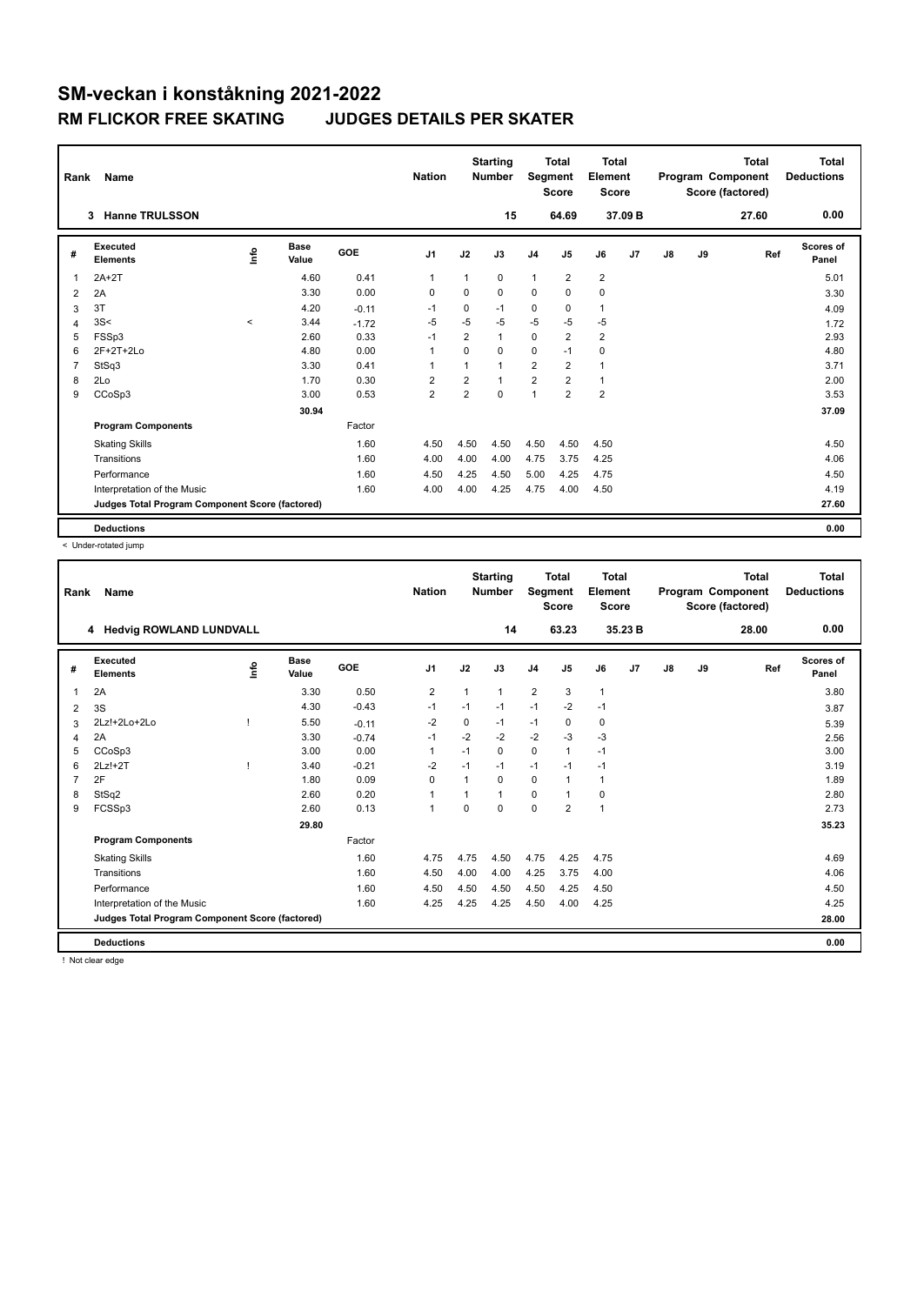| Rank                | Name                                                                           |      |                      |                 | <b>Nation</b>           |                | <b>Starting</b><br><b>Number</b> |                | Total<br>Segment<br><b>Score</b>        | <b>Total</b><br>Element<br><b>Score</b> |         |               |    | Program Component<br>Score (factored) | <b>Total</b> | <b>Total</b><br><b>Deductions</b> |
|---------------------|--------------------------------------------------------------------------------|------|----------------------|-----------------|-------------------------|----------------|----------------------------------|----------------|-----------------------------------------|-----------------------------------------|---------|---------------|----|---------------------------------------|--------------|-----------------------------------|
|                     | 5 Leah SUNDELL                                                                 |      |                      |                 |                         |                | 12                               |                | 60.28                                   |                                         | 32.78 B |               |    |                                       | 27.50        | 0.00                              |
| #                   | <b>Executed</b><br><b>Elements</b>                                             | ۴٥   | <b>Base</b><br>Value | GOE             | J <sub>1</sub>          | J2             | J3                               | J4             | J5                                      | J6                                      | J7      | $\mathsf{J}8$ | J9 |                                       | Ref          | <b>Scores of</b><br>Panel         |
| $\mathbf{1}$        | 2A                                                                             |      | 3.30                 | 0.41            | 1                       | $\overline{2}$ | $\mathbf{1}$                     | 1              | $\overline{2}$                          | $\mathbf{1}$                            |         |               |    |                                       |              | 3.71                              |
| $\overline{2}$      | 2Lz+2T+2Lo                                                                     |      | 5.10                 | 0.00            | 1                       | 0              | $\mathbf 0$                      | $\mathbf 0$    | 0                                       | $\mathbf 0$                             |         |               |    |                                       |              | 5.10                              |
| 3                   | 2A                                                                             |      | 3.30                 | 0.33            | $\overline{2}$          | $\mathbf{1}$   | $\mathbf{1}$                     | 0              | 1                                       | $\mathbf{1}$                            |         |               |    |                                       |              | 3.63                              |
| $\overline{4}$      | FCSSp2                                                                         |      | 2.30                 | 0.00            | $\mathbf 0$             | 0              | $\mathbf 0$                      | 0              | 1                                       | $\mathbf 0$                             |         |               |    |                                       |              | 2.30                              |
| 5                   | 2F                                                                             |      | 1.80                 | 0.09            | $\mathbf{1}$            | 0              | $\mathbf 0$                      | 0              | $\overline{2}$                          | $\mathbf{1}$                            |         |               |    |                                       |              | 1.89                              |
| 6                   | StSq3                                                                          |      | 3.30                 | 0.17            | $-1$                    | $\mathbf{1}$   | $\mathbf 0$                      | $\overline{2}$ | 1                                       | $\mathbf 0$                             |         |               |    |                                       |              | 3.47                              |
| $\overline{7}$      | 2Lz+2Lo                                                                        |      | 3.80                 | 0.00            | $\mathbf 0$             | 0              | $\mathbf 0$                      | 0              | 0                                       | $\mathbf{1}$                            |         |               |    |                                       |              | 3.80                              |
| 8                   | 2F                                                                             |      | 1.80                 | 0.00            | $\mathsf 0$             | 0              | $\mathbf 0$                      | $\mathsf 0$    | 0                                       | $\mathbf 0$                             |         |               |    |                                       |              | 1.80                              |
| 9                   | CCoSp3                                                                         |      | 3.00                 | 0.08            | $\Omega$                | $-1$           | $-1$                             | 1              | 1                                       | $\overline{2}$                          |         |               |    |                                       |              | 3.08                              |
|                     |                                                                                |      | 27.70                |                 |                         |                |                                  |                |                                         |                                         |         |               |    |                                       |              | 32.78                             |
|                     | <b>Program Components</b>                                                      |      |                      | Factor          |                         |                |                                  |                |                                         |                                         |         |               |    |                                       |              |                                   |
|                     | <b>Skating Skills</b>                                                          |      |                      | 1.60            | 4.50                    | 4.25           | 4.00                             | 4.50           | 4.00                                    | 4.00                                    |         |               |    |                                       |              | 4.19                              |
|                     | Transitions                                                                    |      |                      | 1.60            | 4.25                    | 4.25           | 3.75                             | 4.75           | 3.75                                    | 4.00                                    |         |               |    |                                       |              | 4.06                              |
|                     | Performance                                                                    |      |                      | 1.60            | 4.75                    | 4.50           | 4.00                             | 5.00           | 4.25                                    | 4.50                                    |         |               |    |                                       |              | 4.50                              |
|                     | Interpretation of the Music                                                    |      |                      | 1.60            | 4.50                    | 4.50           | 4.00                             | 5.00           | 4.50                                    | 4.25                                    |         |               |    |                                       |              | 4.44                              |
|                     | Judges Total Program Component Score (factored)                                |      |                      |                 |                         |                |                                  |                |                                         |                                         |         |               |    |                                       |              | 27.50                             |
|                     |                                                                                |      |                      |                 |                         |                |                                  |                |                                         |                                         |         |               |    |                                       |              |                                   |
|                     | <b>Deductions</b>                                                              |      |                      |                 |                         |                |                                  |                |                                         |                                         |         |               |    |                                       |              | 0.00                              |
|                     |                                                                                |      |                      |                 |                         |                |                                  |                |                                         |                                         |         |               |    |                                       |              |                                   |
| Rank                | Name                                                                           |      |                      |                 | <b>Nation</b>           |                | <b>Starting</b><br>Number        |                | <b>Total</b><br><b>Segment</b><br>Score | <b>Total</b><br>Element<br><b>Score</b> |         |               |    | Program Component<br>Score (factored) | <b>Total</b> | <b>Total</b><br><b>Deductions</b> |
|                     | 6 Alice WESTLING                                                               |      |                      |                 |                         |                | 13                               |                | 58.98                                   |                                         | 30.87 B |               |    |                                       | 28.11        | 0.00                              |
| #                   | <b>Executed</b><br><b>Elements</b>                                             | lnfo | <b>Base</b><br>Value | GOE             | J <sub>1</sub>          | J <sub>2</sub> | J3                               | J4             | J5                                      | J6                                      | J7      | J8            | J9 |                                       | Ref          | Scores of<br>Panel                |
|                     |                                                                                |      |                      |                 |                         |                |                                  |                |                                         |                                         |         |               |    |                                       |              |                                   |
| 1                   | CCoSp3                                                                         |      | 3.00                 | 0.30            | 1                       | 1              | $\mathbf{1}$                     | 1              | 1                                       | $\mathbf{1}$                            |         |               |    |                                       |              | 3.30                              |
| $\overline{2}$      | 2A                                                                             |      | 3.30                 | $-0.41$         | $-1$                    | $-1$           | $-1$                             | $-1$           | $-2$                                    | $-2$                                    |         |               |    |                                       |              | 2.89                              |
| 3                   | 2Lz+2T+2Lo                                                                     |      | 5.10                 | 0.42            | $\overline{\mathbf{c}}$ | $\mathbf{1}$   | $\mathbf{1}$<br>$-1$             | 4              | 3                                       | $\overline{2}$                          |         |               |    |                                       |              | 5.52                              |
| $\overline{4}$<br>5 | 2A                                                                             |      | 3.30<br>2.60         | $-0.58$<br>0.00 | $-2$<br>$-2$            | $-2$<br>0      | $\mathbf 0$                      | $-1$<br>$-1$   | -3<br>$\overline{2}$                    | $-2$<br>$\mathbf{1}$                    |         |               |    |                                       |              | 2.72<br>2.60                      |
| 6                   | FSSp3<br>2Lz                                                                   |      | 2.10                 | 0.32            | $\mathbf{1}$            | $\mathbf{1}$   | $\mathbf{1}$                     | $\overline{2}$ | $\overline{2}$                          | $\overline{2}$                          |         |               |    |                                       |              | 2.42                              |
| $\overline{7}$      | 2Lo                                                                            |      | 1.70                 | 0.09            | $\mathbf 0$             | 0              | $\mathbf 0$                      | 1              | 1                                       | $\overline{2}$                          |         |               |    |                                       |              | 1.79                              |
| 8                   | 2F!+2T                                                                         | Ţ    | 3.10                 | $-0.14$         | $-1$                    | $-1$           | $-1$                             | $-1$           | 0                                       | $\mathbf 0$                             |         |               |    |                                       |              | 2.96                              |
| 9                   | StSq2                                                                          |      | 2.60                 | 0.07            | $\mathbf 0$             | $\mathbf 0$    | $\mathbf 0$                      | $\mathbf{1}$   | 0                                       | $\mathbf{1}$                            |         |               |    |                                       |              | 2.67                              |
|                     |                                                                                |      | 26.80                |                 |                         |                |                                  |                |                                         |                                         |         |               |    |                                       |              | 30.87                             |
|                     | <b>Program Components</b>                                                      |      |                      | Factor          |                         |                |                                  |                |                                         |                                         |         |               |    |                                       |              |                                   |
|                     |                                                                                |      |                      | 1.60            | 4.50                    |                | 4.25                             |                |                                         |                                         |         |               |    |                                       |              |                                   |
|                     | <b>Skating Skills</b>                                                          |      |                      |                 |                         | 4.50           |                                  | 4.50           | 4.50                                    | 4.50                                    |         |               |    |                                       |              | 4.50                              |
|                     | Transitions                                                                    |      |                      | 1.60            | 4.25                    | 4.00           | 4.00                             | 4.50           | 4.25                                    | 4.25                                    |         |               |    |                                       |              | 4.19                              |
|                     | Performance                                                                    |      |                      | 1.60            | 4.50                    | 4.50           | 4.50                             | 4.75           | 4.50                                    | 4.50                                    |         |               |    |                                       |              | 4.50                              |
|                     | Interpretation of the Music<br>Judges Total Program Component Score (factored) |      |                      | 1.60            | 4.25                    | 4.25           | 4.50                             | 4.75           | 4.50                                    | 4.25                                    |         |               |    |                                       |              | 4.38<br>28.11                     |
|                     | <b>Deductions</b>                                                              |      |                      |                 |                         |                |                                  |                |                                         |                                         |         |               |    |                                       |              | 0.00                              |

! Not clear edge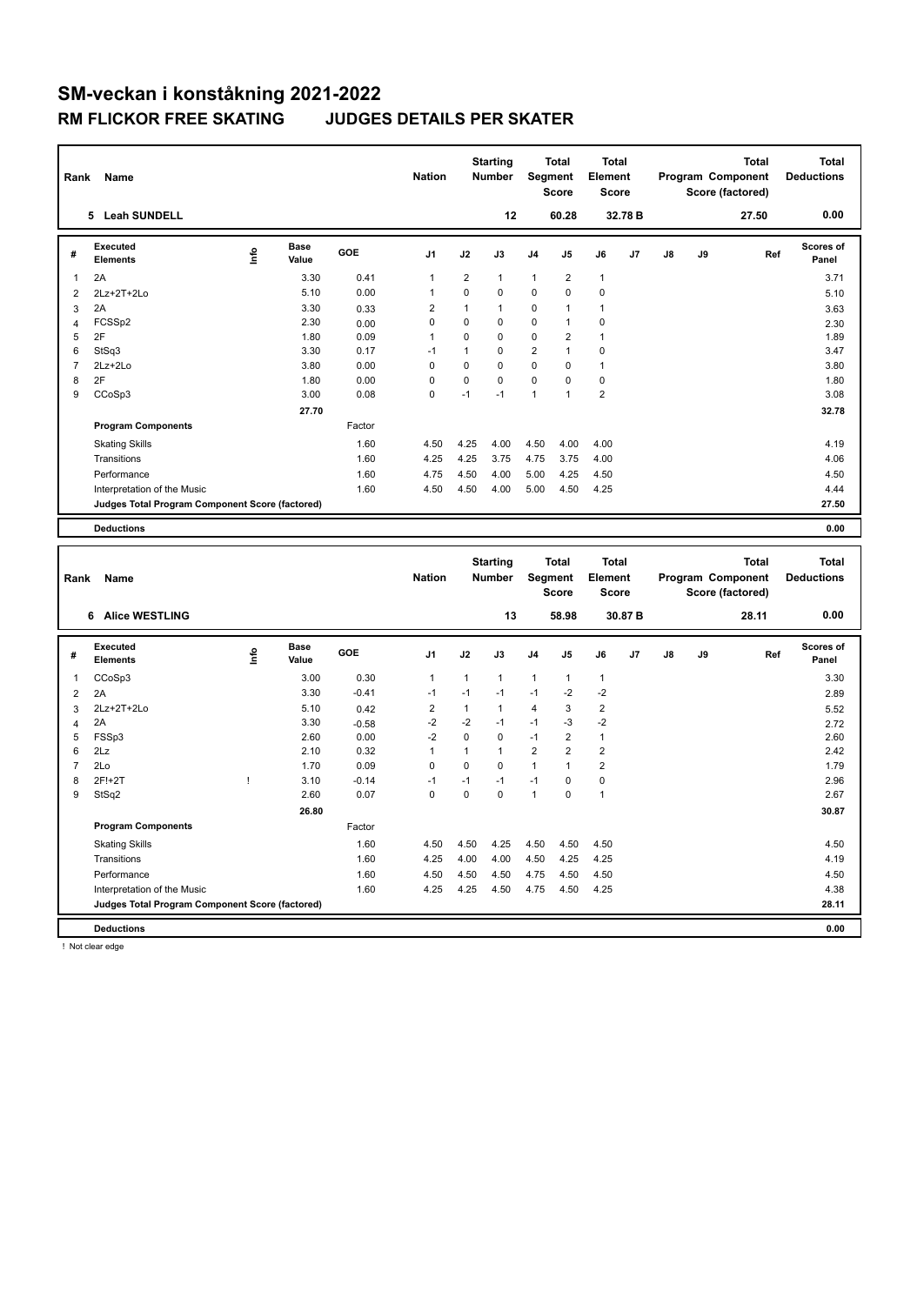| Rank           | Name                                            |             |                      |            | <b>Nation</b>  |                | <b>Starting</b><br><b>Number</b> | Segment                 | <b>Total</b><br><b>Score</b> | Total<br>Element<br>Score |       |    |    | <b>Total</b><br>Program Component<br>Score (factored) | Total<br><b>Deductions</b> |
|----------------|-------------------------------------------------|-------------|----------------------|------------|----------------|----------------|----------------------------------|-------------------------|------------------------------|---------------------------|-------|----|----|-------------------------------------------------------|----------------------------|
|                | 7 Vera LINDEVRET                                |             |                      |            |                |                | 11                               |                         | 53.37                        |                           | 26.05 |    |    | 27.32                                                 | 0.00                       |
| #              | Executed<br><b>Elements</b>                     | <u>info</u> | <b>Base</b><br>Value | <b>GOE</b> | J <sub>1</sub> | J2             | J3                               | J <sub>4</sub>          | J <sub>5</sub>               | J6                        | J7    | J8 | J9 | Ref                                                   | Scores of<br>Panel         |
| 1              | 2Lz+2T+2Lo                                      |             | 5.10                 | 0.42       | $\overline{2}$ | 1              | $\mathbf{1}$                     | 3                       | 3                            | $\overline{2}$            |       |    |    |                                                       | 5.52                       |
| 2              | 2A<                                             | $\,<$       | 2.64                 | $-1.32$    | $-5$           | $-4$           | $-5$                             | $-5$                    | $-5$                         | $-5$                      |       |    |    |                                                       | 1.32                       |
| 3              | 2F!+2T                                          |             | 3.10                 | $-0.05$    | $-1$           | $\Omega$       | $\Omega$                         | $\mathbf 0$             | 0                            | $-1$                      |       |    |    |                                                       | 3.05                       |
| 4              | 2Lo                                             |             | 1.70                 | 0.26       | 2              |                | $\mathbf{1}$                     | $\overline{2}$          | $\overline{2}$               | $\mathbf{1}$              |       |    |    |                                                       | 1.96                       |
| 5              | FCSSp3                                          |             | 2.60                 | 0.52       | $\overline{2}$ | $\overline{2}$ | $\overline{2}$                   | $\overline{2}$          | 3                            | $\mathbf{1}$              |       |    |    |                                                       | 3.12                       |
| 6              | StSq3                                           |             | 3.30                 | 0.17       | 1              | 0              | $\Omega$                         | $\overline{\mathbf{c}}$ | $\overline{1}$               | 0                         |       |    |    |                                                       | 3.47                       |
| $\overline{7}$ | 2F!                                             |             | 1.80                 | 0.09       | $-1$           | $\Omega$       | $\mathbf{1}$                     | 0                       | 1                            | $\mathbf{1}$              |       |    |    |                                                       | 1.89                       |
| 8              | 2Lz                                             |             | 2.10                 | 0.32       | $\overline{2}$ |                | $\mathbf{1}$                     | $\overline{2}$          | $\overline{2}$               | $\mathbf{1}$              |       |    |    |                                                       | 2.42                       |
| 9              | CCoSp3                                          |             | 3.00                 | 0.30       | $\overline{1}$ |                | $\mathbf{1}$                     | $\mathbf 0$             | $\overline{2}$               | $\mathbf{1}$              |       |    |    |                                                       | 3.30                       |
|                |                                                 |             | 25.34                |            |                |                |                                  |                         |                              |                           |       |    |    |                                                       | 26.05                      |
|                | <b>Program Components</b>                       |             |                      | Factor     |                |                |                                  |                         |                              |                           |       |    |    |                                                       |                            |
|                | <b>Skating Skills</b>                           |             |                      | 1.60       | 4.75           | 4.00           | 4.25                             | 5.00                    | 4.75                         | 4.25                      |       |    |    |                                                       | 4.50                       |
|                | Transitions                                     |             |                      | 1.60       | 4.00           | 4.00           | 4.00                             | 4.50                    | 4.50                         | 3.75                      |       |    |    |                                                       | 4.13                       |
|                | Performance                                     |             |                      | 1.60       | 4.25           | 4.25           | 4.25                             | 4.75                    | 4.75                         | 4.25                      |       |    |    |                                                       | 4.38                       |
|                | Interpretation of the Music                     |             |                      | 1.60       | 4.00           | 3.75           | 4.00                             | 4.75                    | 4.25                         | 4.00                      |       |    |    |                                                       | 4.06                       |
|                | Judges Total Program Component Score (factored) |             |                      |            |                |                |                                  |                         |                              |                           |       |    |    |                                                       | 27.32                      |
|                | <b>Deductions</b>                               |             |                      |            |                |                |                                  |                         |                              |                           |       |    |    |                                                       | 0.00                       |

< Under-rotated jump ! Not clear edge

| Rank | Name                                            |          |               |         | <b>Nation</b>  |                      | <b>Starting</b><br><b>Number</b> | Segment        | <b>Total</b><br><b>Score</b> | <b>Total</b><br>Element<br>Score |       |    |    | <b>Total</b><br>Program Component<br>Score (factored) | <b>Total</b><br><b>Deductions</b> |
|------|-------------------------------------------------|----------|---------------|---------|----------------|----------------------|----------------------------------|----------------|------------------------------|----------------------------------|-------|----|----|-------------------------------------------------------|-----------------------------------|
|      | <b>Sarah JOHANSSON</b><br>8                     |          |               |         |                |                      | 7                                |                | 50.48                        |                                  | 24.88 |    |    | 25.60                                                 | 0.00                              |
| #    | Executed<br><b>Elements</b>                     | ١nfo     | Base<br>Value | GOE     | J <sub>1</sub> | J2                   | J3                               | J <sub>4</sub> | J <sub>5</sub>               | J6                               | J7    | J8 | J9 | Ref                                                   | <b>Scores of</b><br>Panel         |
| 1    | 2Lz+2T+2Lo                                      |          | 5.10          | $-0.11$ | 0              | $-1$                 | $-1$                             | $\mathbf 0$    | $\mathbf 0$                  | $-1$                             |       |    |    |                                                       | 4.99                              |
| 2    | 2A<                                             | $\hat{}$ | 2.64          | $-0.60$ | -3             | $-2$                 | $-3$                             | $-2$           | $-2$                         | $-2$                             |       |    |    |                                                       | 2.04                              |
| 3    | 2F!                                             |          | 1.80          | $-0.18$ | $-1$           | $-1$                 | $-2$                             | $-1$           | $-1$                         | $-1$                             |       |    |    |                                                       | 1.62                              |
| 4    | FSSp3                                           |          | 2.60          | 0.00    | $-1$           | $\Omega$             | 0                                | $\mathbf 0$    | 1                            | $\mathbf 0$                      |       |    |    |                                                       | 2.60                              |
| 5    | 2Lo                                             |          | 1.70          | 0.13    | $\mathbf{1}$   |                      | 0                                | $\mathbf{1}$   | $\mathbf{1}$                 | 0                                |       |    |    |                                                       | 1.83                              |
| 6    | 2Lz                                             |          | 2.10          | 0.00    | 0              | $\Omega$             | 0                                | $\Omega$       | 1                            | $-1$                             |       |    |    |                                                       | 2.10                              |
|      | $2F+2T$                                         |          | 3.10          | 0.00    | $\Omega$       | $\Omega$             | 0                                | $\mathbf{1}$   | $\Omega$                     | $\mathbf 0$                      |       |    |    |                                                       | 3.10                              |
| 8    | StSq3                                           |          | 3.30          | 0.00    | $\Omega$       | $\Omega$             | $\Omega$                         | $\Omega$       | $\Omega$                     | $-1$                             |       |    |    |                                                       | 3.30                              |
| 9    | CCoSp3                                          |          | 3.00          | 0.30    | $\mathbf{1}$   | $\blacktriangleleft$ | 0                                | $\overline{1}$ | $\overline{2}$               | $\mathbf{1}$                     |       |    |    |                                                       | 3.30                              |
|      |                                                 |          | 25.34         |         |                |                      |                                  |                |                              |                                  |       |    |    |                                                       | 24.88                             |
|      | <b>Program Components</b>                       |          |               | Factor  |                |                      |                                  |                |                              |                                  |       |    |    |                                                       |                                   |
|      | <b>Skating Skills</b>                           |          |               | 1.60    | 4.25           | 4.00                 | 3.50                             | 4.50           | 4.00                         | 3.75                             |       |    |    |                                                       | 4.00                              |
|      | Transitions                                     |          |               | 1.60    | 4.25           | 3.75                 | 3.50                             | 4.25           | 3.50                         | 3.75                             |       |    |    |                                                       | 3.81                              |
|      | Performance                                     |          |               | 1.60    | 4.50           | 4.25                 | 3.75                             | 4.50           | 4.00                         | 4.00                             |       |    |    |                                                       | 4.19                              |
|      | Interpretation of the Music                     |          |               | 1.60    | 4.25           | 4.00                 | 3.75                             | 4.50           | 3.75                         | 4.00                             |       |    |    |                                                       | 4.00                              |
|      | Judges Total Program Component Score (factored) |          |               |         |                |                      |                                  |                |                              |                                  |       |    |    |                                                       | 25.60                             |
|      | <b>Deductions</b>                               |          |               |         |                |                      |                                  |                |                              |                                  |       |    |    |                                                       | 0.00                              |

< Under-rotated jump ! Not clear edge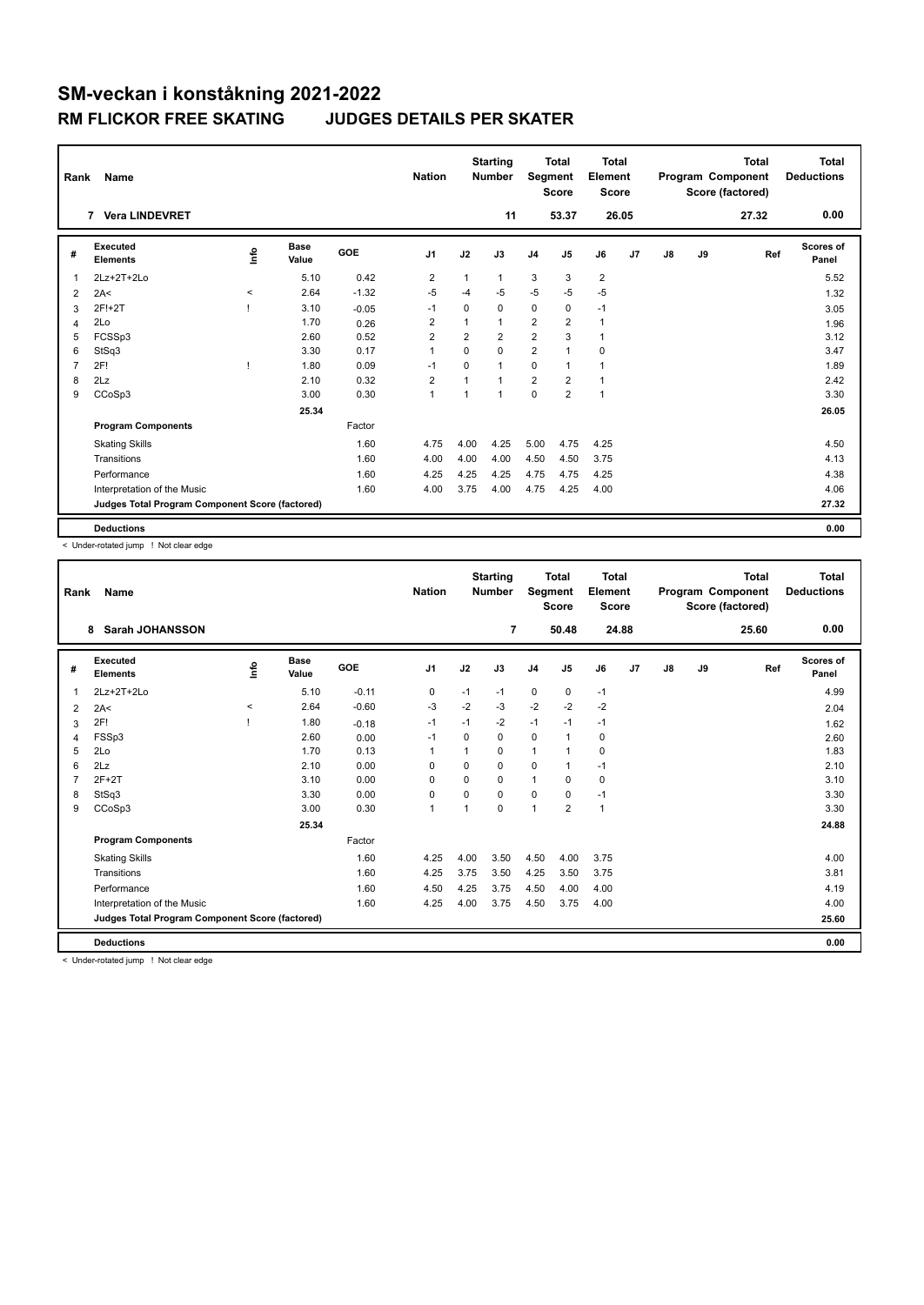| Rank           | Name                                            |            |                      |            | <b>Nation</b>  |                | <b>Starting</b><br><b>Number</b> | Segment        | <b>Total</b><br><b>Score</b> | Total<br>Element<br>Score |       |    |    | <b>Total</b><br>Program Component<br>Score (factored) | Total<br><b>Deductions</b> |
|----------------|-------------------------------------------------|------------|----------------------|------------|----------------|----------------|----------------------------------|----------------|------------------------------|---------------------------|-------|----|----|-------------------------------------------------------|----------------------------|
|                | Hedda HEDSTRÖM<br>9                             |            |                      |            |                |                | 6                                |                | 49.26                        |                           | 24.24 |    |    | 25.02                                                 | 0.00                       |
| #              | Executed<br><b>Elements</b>                     | <b>Lin</b> | <b>Base</b><br>Value | <b>GOE</b> | J <sub>1</sub> | J2             | J3                               | J <sub>4</sub> | J <sub>5</sub>               | J6                        | J7    | J8 | J9 | Ref                                                   | Scores of<br>Panel         |
| 1              | 2Lz+2T+2T                                       |            | 4.70                 | 0.16       | 1              | $\Omega$       | 0                                | 1              | 1                            | $\mathbf{1}$              |       |    |    |                                                       | 4.86                       |
| 2              | 2F!+2Lo                                         |            | 3.50                 | $-0.54$    | -3             | $-2$           | $-3$                             | $-3$           | $-3$                         | $-3$                      |       |    |    |                                                       | 2.96                       |
| 3              | CCoSp3                                          |            | 3.00                 | 0.60       | $\overline{2}$ | $\overline{2}$ | $\overline{2}$                   | 3              | $\overline{2}$               | $\overline{2}$            |       |    |    |                                                       | 3.60                       |
| 4              | 2Lz                                             |            | 2.10                 | 0.26       | $\overline{2}$ | 1              | $\Omega$                         | $\mathbf{1}$   | $\overline{1}$               | $\overline{2}$            |       |    |    |                                                       | 2.36                       |
| 5              | StSq2                                           |            | 2.60                 | 0.13       | $\mathbf 0$    | $\Omega$       | $\mathbf{1}$                     | $\mathbf{1}$   | $\Omega$                     | 1                         |       |    |    |                                                       | 2.73                       |
| 6              | 2Lo                                             |            | 1.70                 | 0.17       | 1              |                | $\mathbf{1}$                     | 1              | 1                            | $\mathbf{1}$              |       |    |    |                                                       | 1.87                       |
| $\overline{7}$ | 2F!                                             |            | 1.80                 | $-0.05$    | $-2$           | $\mathbf 0$    | $\mathbf 0$                      | $-1$           | $\mathbf 0$                  | $\mathbf 0$               |       |    |    |                                                       | 1.75                       |
| 8              | 1A                                              |            | 1.10                 | 0.08       | 0              |                | $\mathbf 0$                      | $\mathbf{1}$   | 1                            | $\overline{2}$            |       |    |    |                                                       | 1.18                       |
| 9              | FCSSp3                                          |            | 2.60                 | 0.33       | $\overline{1}$ |                | 1                                | 1              | $\overline{2}$               | $\overline{2}$            |       |    |    |                                                       | 2.93                       |
|                |                                                 |            | 23.10                |            |                |                |                                  |                |                              |                           |       |    |    |                                                       | 24.24                      |
|                | <b>Program Components</b>                       |            |                      | Factor     |                |                |                                  |                |                              |                           |       |    |    |                                                       |                            |
|                | <b>Skating Skills</b>                           |            |                      | 1.60       | 4.25           | 4.00           | 4.00                             | 4.25           | 3.75                         | 4.00                      |       |    |    |                                                       | 4.06                       |
|                | Transitions                                     |            |                      | 1.60       | 3.75           | 3.50           | 3.75                             | 4.00           | 3.25                         | 3.50                      |       |    |    |                                                       | 3.63                       |
|                | Performance                                     |            |                      | 1.60       | 4.00           | 4.00           | 4.25                             | 4.25           | 3.75                         | 4.25                      |       |    |    |                                                       | 4.13                       |
|                | Interpretation of the Music                     |            |                      | 1.60       | 3.75           | 3.75           | 4.25                             | 4.00           | 3.25                         | 3.75                      |       |    |    |                                                       | 3.81                       |
|                | Judges Total Program Component Score (factored) |            |                      |            |                |                |                                  |                |                              |                           |       |    |    |                                                       | 25.02                      |
|                | <b>Deductions</b>                               |            |                      |            |                |                |                                  |                |                              |                           |       |    |    |                                                       | 0.00                       |

! Not clear edge

| Rank | Name                                            |       |                      |            | <b>Nation</b>  |                | <b>Starting</b><br><b>Number</b> | Segment        | <b>Total</b><br><b>Score</b> | <b>Total</b><br>Element<br><b>Score</b> |                |    |    | <b>Total</b><br>Program Component<br>Score (factored) | <b>Total</b><br><b>Deductions</b> |
|------|-------------------------------------------------|-------|----------------------|------------|----------------|----------------|----------------------------------|----------------|------------------------------|-----------------------------------------|----------------|----|----|-------------------------------------------------------|-----------------------------------|
| 10   | <b>Liss GLOUDEMANS</b>                          |       |                      |            |                |                | 10                               |                | 48.80                        | 22.20                                   |                |    |    | 26.60                                                 | 0.00                              |
| #    | Executed<br><b>Elements</b>                     | ١nfo  | <b>Base</b><br>Value | <b>GOE</b> | J <sub>1</sub> | J2             | J3                               | J <sub>4</sub> | J <sub>5</sub>               | J6                                      | J <sub>7</sub> | J8 | J9 | Ref                                                   | Scores of<br>Panel                |
| 1    | 1A                                              |       | 1.10                 | 0.17       | $\mathbf{1}$   | 1              | $\mathbf{1}$                     | $\overline{2}$ | $\overline{2}$               | 3                                       |                |    |    |                                                       | 1.27                              |
| 2    | 2F+2T+2Lo<                                      | $\,<$ | 4.46                 | $-0.50$    | $-2$           | $-3$           | $-3$                             | $-2$           | $-3$                         | $-3$                                    |                |    |    |                                                       | 3.96                              |
| 3    | $2Lz!+2T$                                       |       | 3.40                 | $-0.32$    | $-2$           | $-2$           | $-2$                             | $-1$           | $-1$                         | $-1$                                    |                |    |    |                                                       | 3.08                              |
| 4    | FSSp3                                           |       | 2.60                 | $-0.20$    | $-1$           | $\Omega$       | $-1$                             | 1              | $-1$                         | $-1$                                    |                |    |    |                                                       | 2.40                              |
| 5    | StSq2                                           |       | 2.60                 | 0.20       | $\mathbf{1}$   | 1              | 0                                | $\overline{2}$ | $\mathbf{1}$                 | 0                                       |                |    |    |                                                       | 2.80                              |
| 6    | 2Lz!                                            |       | 2.10                 | $-0.21$    | $-1$           | $-1$           | $-2$                             | $\mathbf 0$    | $-1$                         | $-1$                                    |                |    |    |                                                       | 1.89                              |
|      | 2F                                              |       | 1.80                 | 0.05       | 0              | $\overline{1}$ | $\Omega$                         | 0              | 0                            | 1                                       |                |    |    |                                                       | 1.85                              |
| 8    | 2Lo                                             |       | 1.70                 | 0.17       | $\mathbf{1}$   |                | $\Omega$                         | 1              |                              | 1                                       |                |    |    |                                                       | 1.87                              |
| 9    | CCoSp3                                          |       | 3.00                 | 0.08       | $\mathbf{1}$   | $\Omega$       | $\Omega$                         | $\mathbf 0$    | $\overline{1}$               | 0                                       |                |    |    |                                                       | 3.08                              |
|      |                                                 |       | 22.76                |            |                |                |                                  |                |                              |                                         |                |    |    |                                                       | 22.20                             |
|      | <b>Program Components</b>                       |       |                      | Factor     |                |                |                                  |                |                              |                                         |                |    |    |                                                       |                                   |
|      | <b>Skating Skills</b>                           |       |                      | 1.60       | 4.50           | 4.00           | 3.75                             | 4.25           | 4.25                         | 4.25                                    |                |    |    |                                                       | 4.19                              |
|      | Transitions                                     |       |                      | 1.60       | 4.25           | 4.00           | 3.50                             | 4.50           | 4.00                         | 3.75                                    |                |    |    |                                                       | 4.00                              |
|      | Performance                                     |       |                      | 1.60       | 4.25           | 4.50           | 4.00                             | 4.50           | 4.25                         | 4.00                                    |                |    |    |                                                       | 4.25                              |
|      | Interpretation of the Music                     |       |                      | 1.60       | 4.25           | 4.25           | 4.00                             | 4.75           | 4.25                         | 4.00                                    |                |    |    |                                                       | 4.19                              |
|      | Judges Total Program Component Score (factored) |       |                      |            |                |                |                                  |                |                              |                                         |                |    |    |                                                       | 26.60                             |
|      | <b>Deductions</b>                               |       |                      |            |                |                |                                  |                |                              |                                         |                |    |    |                                                       | 0.00                              |

< Under-rotated jump ! Not clear edge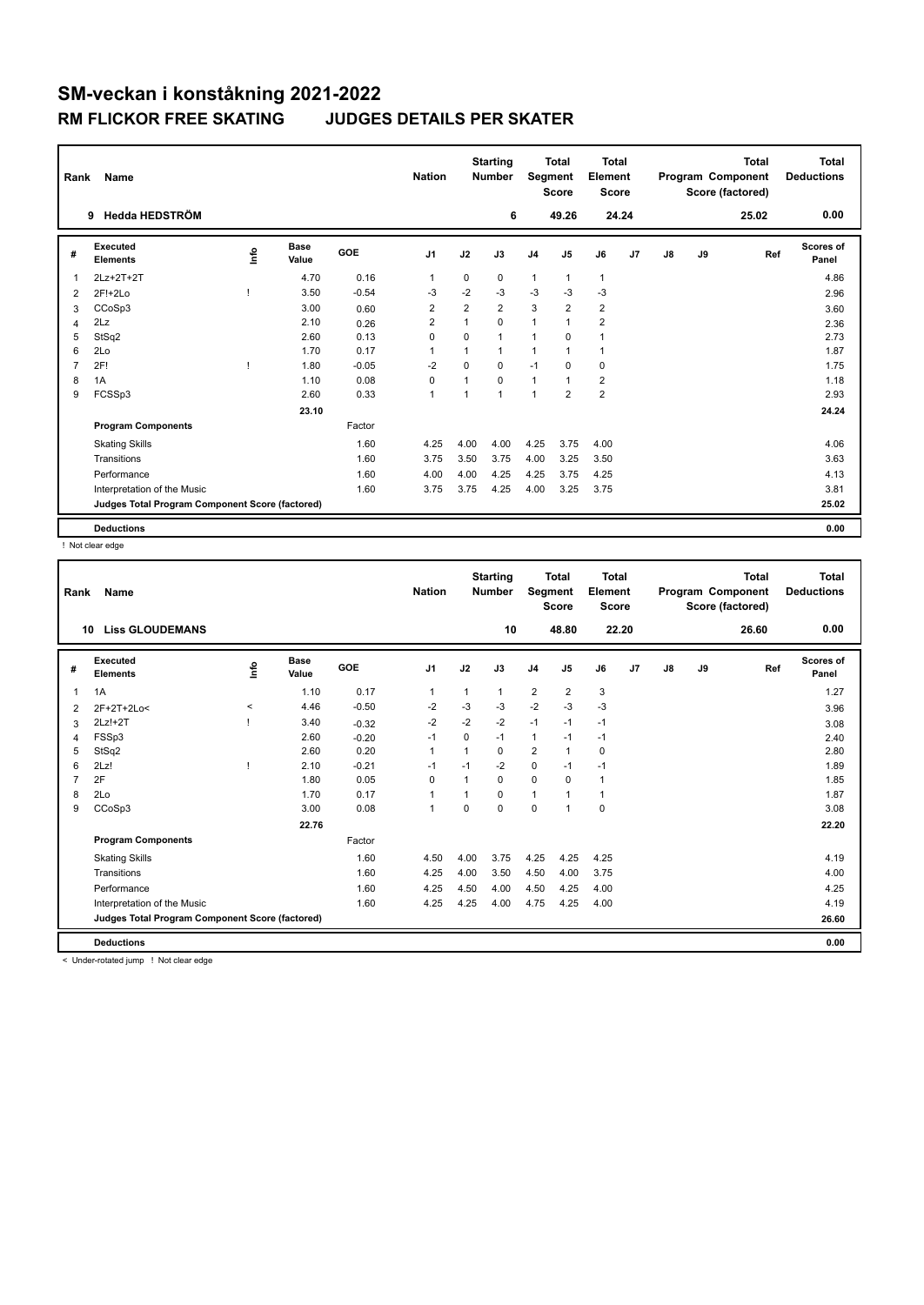| Rank           | Name                                            |      |                      |            | <b>Nation</b>  |                | <b>Starting</b><br><b>Number</b> | Segment        | <b>Total</b><br><b>Score</b> | Total<br>Element<br>Score |    |    |    | <b>Total</b><br>Program Component<br>Score (factored) | Total<br><b>Deductions</b> |
|----------------|-------------------------------------------------|------|----------------------|------------|----------------|----------------|----------------------------------|----------------|------------------------------|---------------------------|----|----|----|-------------------------------------------------------|----------------------------|
|                | <b>Ester NORLANDER</b><br>11                    |      |                      |            |                |                | 1                                |                | 48.53                        | 22.52                     |    |    |    | 26.01                                                 | 0.00                       |
| #              | Executed<br><b>Elements</b>                     | Info | <b>Base</b><br>Value | <b>GOE</b> | J <sub>1</sub> | J2             | J3                               | J <sub>4</sub> | J <sub>5</sub>               | J6                        | J7 | J8 | J9 | Ref                                                   | <b>Scores of</b><br>Panel  |
| 1              | 1A                                              |      | 1.10                 | 0.11       | 1              |                | 0                                | 1              | $\mathbf{1}$                 | $\overline{2}$            |    |    |    |                                                       | 1.21                       |
| 2              | 2Lz+2T+2Log                                     | q    | 5.10                 | $-1.00$    | $-5$           | $-4$           | $-5$                             | $-5$           | $-4$                         | $-5$                      |    |    |    |                                                       | 4.10                       |
| 3              | CCoSp2                                          |      | 2.50                 | 0.19       | $\Omega$       | 1              | $\Omega$                         | $\mathbf{1}$   | $\mathbf{1}$                 | $\overline{2}$            |    |    |    |                                                       | 2.69                       |
| 4              | $2S+2T$                                         |      | 2.60                 | 0.16       | $\overline{1}$ |                | $\mathbf{1}$                     | $\overline{2}$ | $\overline{2}$               | $\mathbf{1}$              |    |    |    |                                                       | 2.76                       |
| 5              | 2F                                              |      | 1.80                 | 0.27       | 1              | $\overline{2}$ | $\mathbf{1}$                     | $\mathbf{1}$   | $\overline{2}$               | $\overline{2}$            |    |    |    |                                                       | 2.07                       |
| 6              | 2Lz                                             |      | 2.10                 | 0.21       | $\Omega$       |                | $\mathbf{1}$                     | 1              |                              | $\overline{2}$            |    |    |    |                                                       | 2.31                       |
| $\overline{7}$ | FSSp2                                           |      | 2.30                 | 0.06       | $-2$           | 1              | $\mathbf 0$                      | $-1$           | 1                            | $\mathbf{1}$              |    |    |    |                                                       | 2.36                       |
| 8              | 2F                                              |      | 1.80                 | 0.23       | $\overline{1}$ | $\overline{2}$ | $\mathbf 0$                      | $\mathbf{1}$   | $\overline{2}$               | $\mathbf{1}$              |    |    |    |                                                       | 2.03                       |
| 9              | StSq2                                           |      | 2.60                 | 0.39       | $\mathbf 0$    | 1              | $\mathbf{1}$                     | $\overline{2}$ | $\overline{2}$               | $\overline{2}$            |    |    |    |                                                       | 2.99                       |
|                |                                                 |      | 21.90                |            |                |                |                                  |                |                              |                           |    |    |    |                                                       | 22.52                      |
|                | <b>Program Components</b>                       |      |                      | Factor     |                |                |                                  |                |                              |                           |    |    |    |                                                       |                            |
|                | <b>Skating Skills</b>                           |      |                      | 1.60       | 3.75           | 4.50           | 3.75                             | 4.50           | 4.50                         | 4.00                      |    |    |    |                                                       | 4.19                       |
|                | Transitions                                     |      |                      | 1.60       | 3.50           | 4.00           | 3.25                             | 4.25           | 4.25                         | 3.75                      |    |    |    |                                                       | 3.88                       |
|                | Performance                                     |      |                      | 1.60       | 3.75           | 4.25           | 3.75                             | 4.50           | 4.50                         | 4.25                      |    |    |    |                                                       | 4.19                       |
|                | Interpretation of the Music                     |      |                      | 1.60       | 3.50           | 4.00           | 3.75                             | 4.25           | 4.25                         | 4.00                      |    |    |    |                                                       | 4.00                       |
|                | Judges Total Program Component Score (factored) |      |                      |            |                |                |                                  |                |                              |                           |    |    |    |                                                       | 26.01                      |
|                | <b>Deductions</b>                               |      |                      |            |                |                |                                  |                |                              |                           |    |    |    |                                                       | 0.00                       |

q Jump landed on the quarter

| Rank | Name                                            |   |                      |         | <b>Nation</b>  |                | <b>Starting</b><br><b>Number</b> | Segment        | Total<br><b>Score</b> | <b>Total</b><br>Element<br><b>Score</b> |    |               |    | <b>Total</b><br>Program Component<br>Score (factored) | <b>Total</b><br><b>Deductions</b> |
|------|-------------------------------------------------|---|----------------------|---------|----------------|----------------|----------------------------------|----------------|-----------------------|-----------------------------------------|----|---------------|----|-------------------------------------------------------|-----------------------------------|
|      | Ella SVÄRLING LÖFGREN<br>12                     |   |                      |         |                |                | 5                                |                | 48.38                 | 23.76                                   |    |               |    | 24.62                                                 | 0.00                              |
| #    | Executed<br><b>Elements</b>                     | ۴ | <b>Base</b><br>Value | GOE     | J <sub>1</sub> | J2             | J3                               | J <sub>4</sub> | J5                    | J6                                      | J7 | $\mathsf{J}8$ | J9 | Ref                                                   | Scores of<br>Panel                |
| 1    | 2F!+2Lo                                         |   | 3.50                 | $-0.09$ | $-1$           | $-1$           | $-1$                             | $\mathbf 0$    | 0                     | 0                                       |    |               |    |                                                       | 3.41                              |
| 2    | 2Lz+2T+2Log                                     | q | 5.10                 | $-0.53$ | -3             | $-2$           | $-2$                             | $-2$           | $-3$                  | $-3$                                    |    |               |    |                                                       | 4.57                              |
| 3    | 2F!                                             |   | 1.80                 | $-0.05$ | $-2$           | $\Omega$       | 0                                | $-1$           | 0                     | 0                                       |    |               |    |                                                       | 1.75                              |
| 4    | FSSp3                                           |   | 2.60                 | 0.00    | $\Omega$       | $\Omega$       | 1                                | $\Omega$       | $\Omega$              | $\Omega$                                |    |               |    |                                                       | 2.60                              |
| 5    | StSq3                                           |   | 3.30                 | 0.08    | 0              | $\overline{ }$ | 0                                | $\mathbf{1}$   | $-1$                  | 0                                       |    |               |    |                                                       | 3.38                              |
| 6    | 2S                                              |   | 1.30                 | 0.13    | $\mathbf{1}$   |                | 1                                | $\mathbf{1}$   | 1                     | 1                                       |    |               |    |                                                       | 1.43                              |
|      | 2Lz                                             |   | 2.10                 | 0.11    | 0              |                | 1                                | 0              | 0                     | 1                                       |    |               |    |                                                       | 2.21                              |
| 8    | 1A                                              |   | 1.10                 | 0.08    | 0              | $\overline{2}$ | $\Omega$                         | $\mathbf{1}$   |                       | $\mathbf{1}$                            |    |               |    |                                                       | 1.18                              |
| 9    | CCoSp3                                          |   | 3.00                 | 0.23    | $\mathbf 0$    | 1              | 1                                | $\mathbf 0$    | 1                     | $\overline{2}$                          |    |               |    |                                                       | 3.23                              |
|      |                                                 |   | 23.80                |         |                |                |                                  |                |                       |                                         |    |               |    |                                                       | 23.76                             |
|      | <b>Program Components</b>                       |   |                      | Factor  |                |                |                                  |                |                       |                                         |    |               |    |                                                       |                                   |
|      | <b>Skating Skills</b>                           |   |                      | 1.60    | 4.00           | 4.00           | 3.50                             | 4.25           | 3.75                  | 4.00                                    |    |               |    |                                                       | 3.94                              |
|      | Transitions                                     |   |                      | 1.60    | 3.75           | 3.75           | 3.50                             | 4.25           | 3.50                  | 3.50                                    |    |               |    |                                                       | 3.63                              |
|      | Performance                                     |   |                      | 1.60    | 3.75           | 4.25           | 3.75                             | 4.50           | 3.75                  | 4.00                                    |    |               |    |                                                       | 3.94                              |
|      | Interpretation of the Music                     |   |                      | 1.60    | 3.50           | 4.00           | 3.75                             | 4.50           | 4.00                  | 3.75                                    |    |               |    |                                                       | 3.88                              |
|      | Judges Total Program Component Score (factored) |   |                      |         |                |                |                                  |                |                       |                                         |    |               |    |                                                       | 24.62                             |
|      | <b>Deductions</b>                               |   |                      |         |                |                |                                  |                |                       |                                         |    |               |    |                                                       | 0.00                              |

! Not clear edge q Jump landed on the quarter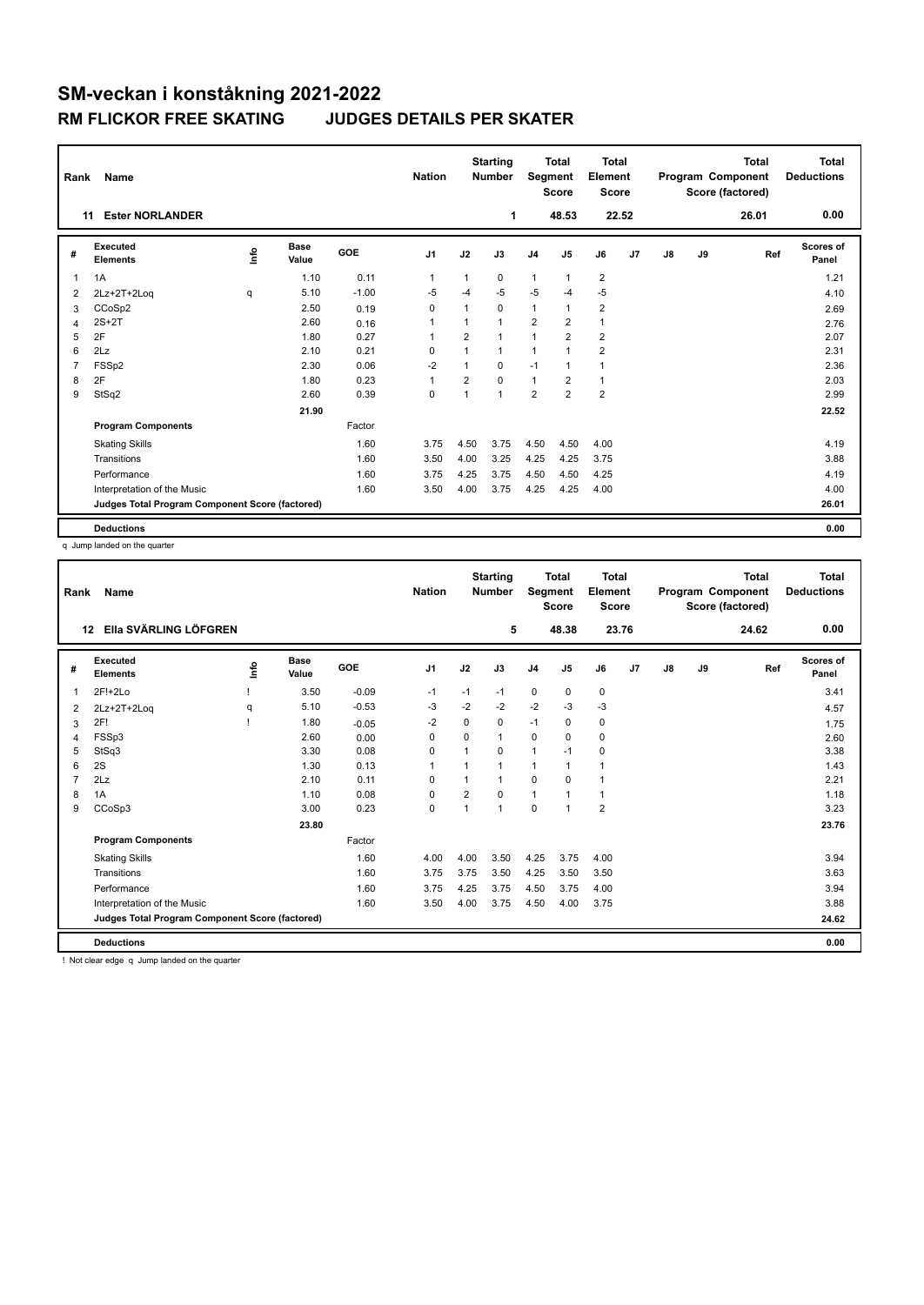| Rank           | Name                                            |         |               |            | <b>Nation</b>  |                | <b>Starting</b><br><b>Number</b> | Segment        | <b>Total</b><br><b>Score</b> | Total<br>Element<br>Score |       |    |    | <b>Total</b><br>Program Component<br>Score (factored) | Total<br><b>Deductions</b> |
|----------------|-------------------------------------------------|---------|---------------|------------|----------------|----------------|----------------------------------|----------------|------------------------------|---------------------------|-------|----|----|-------------------------------------------------------|----------------------------|
|                | Sophia Michelle BRAUER<br>13                    |         |               |            |                |                | 8                                |                | 48.05                        |                           | 21.35 |    |    | 26.70                                                 | 0.00                       |
| #              | Executed<br><b>Elements</b>                     | info    | Base<br>Value | <b>GOE</b> | J <sub>1</sub> | J2             | J3                               | J <sub>4</sub> | J <sub>5</sub>               | J6                        | J7    | J8 | J9 | Ref                                                   | Scores of<br>Panel         |
| 1              | 2F+2T+2Lo<                                      | $\prec$ | 4.46          | $-0.90$    | -5             | $-5$           | $-5$                             | $-5$           | $-5$                         | $-5$                      |       |    |    |                                                       | 3.56                       |
| 2              | 2Lz!                                            |         | 2.10          | $-0.21$    | $-2$           | $-1$           | $-1$                             | $-1$           | $-1$                         | $-1$                      |       |    |    |                                                       | 1.89                       |
| 3              | 1A                                              |         | 1.10          | 0.06       | $\overline{1}$ | 1              | $\Omega$                         | 0              | 0                            | $\mathbf{1}$              |       |    |    |                                                       | 1.16                       |
| 4              | FSSp2                                           |         | 2.30          | 0.00       | $-1$           | $\mathbf 0$    | $\mathbf 0$                      | $-1$           | 1                            | $\overline{2}$            |       |    |    |                                                       | 2.30                       |
| 5              | StSq2                                           |         | 2.60          | 0.33       | $\overline{2}$ |                | $\mathbf{1}$                     | $\overline{2}$ | 1                            | $\mathbf{1}$              |       |    |    |                                                       | 2.93                       |
| 6              | $2F+2T$                                         |         | 3.10          | 0.05       | 0              | 0              | 0                                | 0              | $\mathbf 1$                  | 1                         |       |    |    |                                                       | 3.15                       |
| $\overline{7}$ | 2Lze                                            | e       | 1.68          | $-0.55$    | $-4$           | $-2$           | $-3$                             | $-2$           | $-4$                         | $-4$                      |       |    |    |                                                       | 1.13                       |
| 8              | 2Lo                                             |         | 1.70          | 0.00       | 0              | 0              | $\mathbf 0$                      | 0              | 1                            | $\mathbf 0$               |       |    |    |                                                       | 1.70                       |
| 9              | CCoSp3                                          |         | 3.00          | 0.53       | $\overline{1}$ | $\overline{ }$ | $\overline{2}$                   | $\overline{2}$ | $\overline{2}$               | $\overline{2}$            |       |    |    |                                                       | 3.53                       |
|                |                                                 |         | 22.04         |            |                |                |                                  |                |                              |                           |       |    |    |                                                       | 21.35                      |
|                | <b>Program Components</b>                       |         |               | Factor     |                |                |                                  |                |                              |                           |       |    |    |                                                       |                            |
|                | <b>Skating Skills</b>                           |         |               | 1.60       | 4.50           | 4.50           | 3.75                             | 4.50           | 4.00                         | 4.00                      |       |    |    |                                                       | 4.25                       |
|                | Transitions                                     |         |               | 1.60       | 4.25           | 4.00           | 3.75                             | 4.75           | 4.00                         | 3.75                      |       |    |    |                                                       | 4.00                       |
|                | Performance                                     |         |               | 1.60       | 4.25           | 4.25           | 4.00                             | 4.75           | 4.50                         | 4.00                      |       |    |    |                                                       | 4.25                       |
|                | Interpretation of the Music                     |         |               | 1.60       | 4.25           | 4.00           | 4.00                             | 5.00           | 4.50                         | 3.75                      |       |    |    |                                                       | 4.19                       |
|                | Judges Total Program Component Score (factored) |         |               |            |                |                |                                  |                |                              |                           |       |    |    |                                                       | 26.70                      |
|                | <b>Deductions</b>                               |         |               |            |                |                |                                  |                |                              |                           |       |    |    |                                                       | 0.00                       |

< Under-rotated jump e Wrong edge ! Not clear edge

| Rank         | Name                                            |      |               |         | <b>Nation</b>  |          | <b>Starting</b><br><b>Number</b> | Segment        | <b>Total</b><br><b>Score</b> | <b>Total</b><br>Element<br><b>Score</b> |    |               |    | <b>Total</b><br>Program Component<br>Score (factored) | <b>Total</b><br><b>Deductions</b> |
|--------------|-------------------------------------------------|------|---------------|---------|----------------|----------|----------------------------------|----------------|------------------------------|-----------------------------------------|----|---------------|----|-------------------------------------------------------|-----------------------------------|
|              | <b>Lovisa BERGMAN</b><br>14                     |      |               |         |                |          | 4                                |                | 45.33                        | 21.51                                   |    |               |    | 23.82                                                 | 0.00                              |
| #            | Executed<br><b>Elements</b>                     | lnfo | Base<br>Value | GOE     | J <sub>1</sub> | J2       | J3                               | J <sub>4</sub> | J5                           | J6                                      | J7 | $\mathsf{J}8$ | J9 | Ref                                                   | Scores of<br>Panel                |
| $\mathbf{1}$ | $1A+2Lo$                                        |      | 2.80          | 0.00    | 0              | 0        | 0                                | $\mathbf 0$    | $-1$                         | 0                                       |    |               |    |                                                       | 2.80                              |
| 2            | 2Lz!+2T+2Tq                                     |      | 4.70          | $-0.79$ | -3             | -4       | $-4$                             | $-3$           | $-5$                         | $-4$                                    |    |               |    |                                                       | 3.91                              |
| 3            | CCoSp3                                          |      | 3.00          | 0.00    | $-1$           | $\Omega$ | $-1$                             | $\mathbf 0$    | -1                           | $\mathbf{1}$                            |    |               |    |                                                       | 3.00                              |
| 4            | StSq2                                           |      | 2.60          | 0.07    | 0              |          | 0                                | $\mathbf{1}$   | $\Omega$                     | 0                                       |    |               |    |                                                       | 2.67                              |
| 5            | 2F                                              |      | 1.80          | 0.18    | $\mathbf{1}$   |          | 0                                | $\mathbf{1}$   |                              | $\overline{\mathbf{c}}$                 |    |               |    |                                                       | 1.98                              |
| 6            | 1Lo                                             |      | 0.50          | $-0.24$ | $-5$           | $-5$     | $-5$                             | $-4$           | $-5$                         | $-4$                                    |    |               |    |                                                       | 0.26                              |
| 7            | 2Lz                                             |      | 2.10          | 0.05    | $\Omega$       |          | 0                                | $\mathbf 0$    | $\overline{1}$               | 0                                       |    |               |    |                                                       | 2.15                              |
| 8            | 2F                                              |      | 1.80          | 0.14    | 0              |          | $\Omega$                         | $\mathbf{1}$   | 2                            | $\mathbf{1}$                            |    |               |    |                                                       | 1.94                              |
| 9            | FSSp3                                           |      | 2.60          | 0.20    | $\mathbf{1}$   | $\Omega$ | $\Omega$                         | $\overline{1}$ | $\overline{2}$               | $\mathbf{1}$                            |    |               |    |                                                       | 2.80                              |
|              |                                                 |      | 21.90         |         |                |          |                                  |                |                              |                                         |    |               |    |                                                       | 21.51                             |
|              | <b>Program Components</b>                       |      |               | Factor  |                |          |                                  |                |                              |                                         |    |               |    |                                                       |                                   |
|              | <b>Skating Skills</b>                           |      |               | 1.60    | 3.75           | 3.75     | 3.50                             | 4.00           | 4.00                         | 4.00                                    |    |               |    |                                                       | 3.88                              |
|              | Transitions                                     |      |               | 1.60    | 3.50           | 3.50     | 3.00                             | 4.00           | 3.75                         | 3.50                                    |    |               |    |                                                       | 3.56                              |
|              | Performance                                     |      |               | 1.60    | 4.00           | 3.75     | 3.50                             | 4.00           | 3.75                         | 3.75                                    |    |               |    |                                                       | 3.81                              |
|              | Interpretation of the Music                     |      |               | 1.60    | 3.75           | 3.75     | 3.50                             | 4.25           | 3.50                         | 3.50                                    |    |               |    |                                                       | 3.63                              |
|              | Judges Total Program Component Score (factored) |      |               |         |                |          |                                  |                |                              |                                         |    |               |    |                                                       | 23.82                             |
|              | <b>Deductions</b>                               |      |               |         |                |          |                                  |                |                              |                                         |    |               |    |                                                       | 0.00                              |

! Not clear edge q Jump landed on the quarter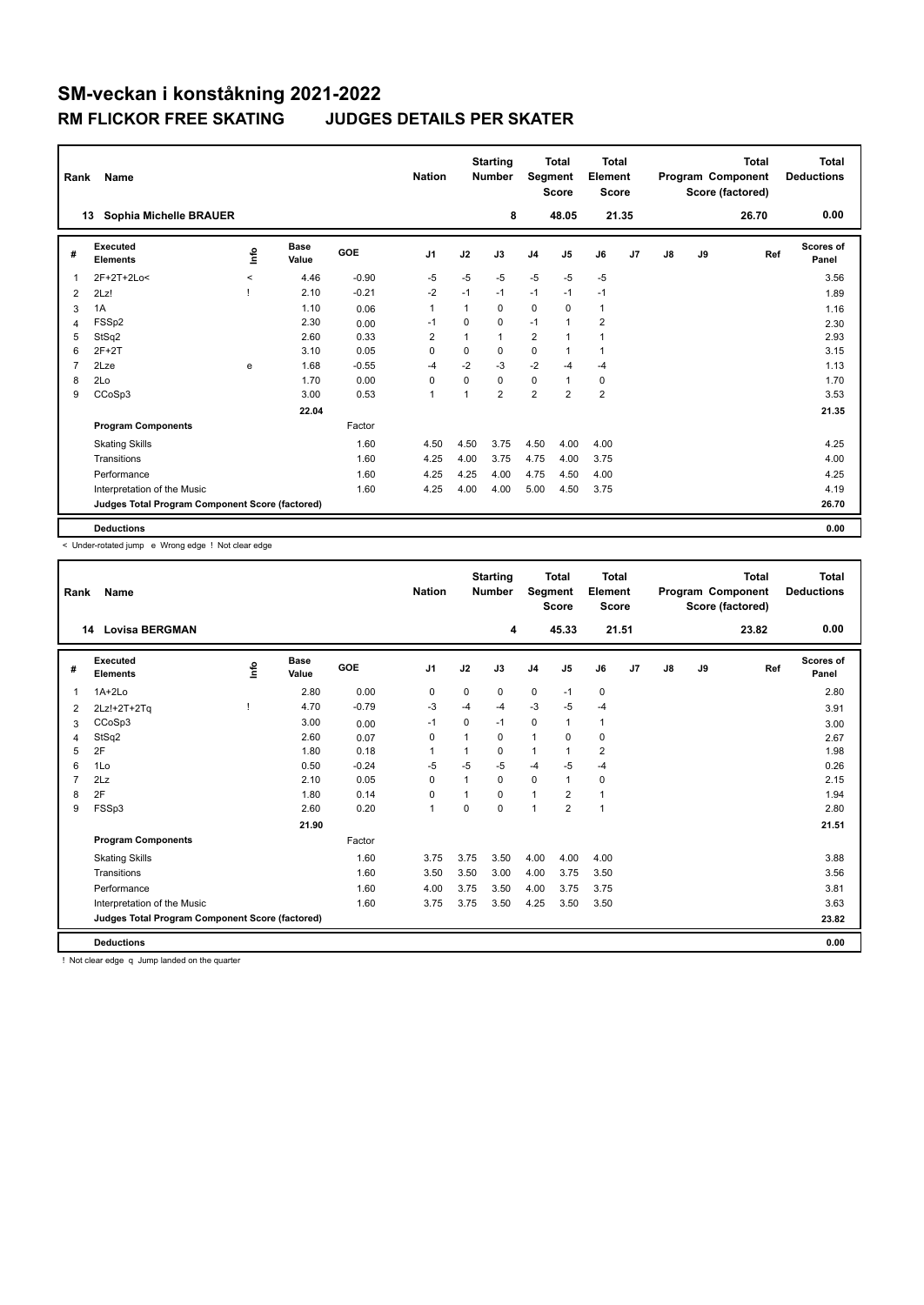| Rank | Name                                            |      |               |            | <b>Nation</b>  |                | <b>Starting</b><br><b>Number</b> | Segment        | <b>Total</b><br><b>Score</b> | Total<br>Element<br>Score |    |    |    | <b>Total</b><br>Program Component<br>Score (factored) | Total<br><b>Deductions</b> |
|------|-------------------------------------------------|------|---------------|------------|----------------|----------------|----------------------------------|----------------|------------------------------|---------------------------|----|----|----|-------------------------------------------------------|----------------------------|
|      | Julia SÖVELID<br>15                             |      |               |            |                |                | $\mathbf{2}$                     |                | 44.01                        | 21.19                     |    |    |    | 22.82                                                 | 0.00                       |
| #    | Executed<br><b>Elements</b>                     | ١nfo | Base<br>Value | <b>GOE</b> | J <sub>1</sub> | J2             | J3                               | J <sub>4</sub> | J <sub>5</sub>               | J6                        | J7 | J8 | J9 | Ref                                                   | Scores of<br>Panel         |
| 1    | 1A                                              |      | 1.10          | 0.00       | $\Omega$       | $\mathbf 0$    | 0                                | 0              | $\mathbf 0$                  | $\mathbf 0$               |    |    |    |                                                       | 1.10                       |
| 2    | 2Lz+2Lo+2T                                      |      | 5.10          | $-0.11$    | 0              | 0              | $-1$                             | $-1$           | $-1$                         | 0                         |    |    |    |                                                       | 4.99                       |
| 3    | $2Fe+2T$                                        | e    | 2.74          | $-0.58$    | -3             | $-3$           | $-5$                             | $-3$           | $-5$                         | $-5$                      |    |    |    |                                                       | 2.16                       |
| 4    | CCoSp3                                          |      | 3.00          | 0.23       | $\overline{1}$ | $\overline{2}$ | $\mathbf 0$                      | $\mathbf{1}$   | $\mathbf{1}$                 | 0                         |    |    |    |                                                       | 3.23                       |
| 5    | 2Lo                                             |      | 1.70          | 0.09       | 1              | $\Omega$       | $\Omega$                         | 0              | 1                            | $\mathbf{1}$              |    |    |    |                                                       | 1.79                       |
| 6    | 2Fe                                             | e    | 1.44          | $-0.69$    | $-5$           | $-4$           | $-5$                             | $-4$           | $-5$                         | $-5$                      |    |    |    |                                                       | 0.75                       |
| 7    | FCCSp3                                          |      | 2.80          | $-0.07$    | 0              | $-1$           | $\Omega$                         | 0              | $-1$                         | $\mathbf 0$               |    |    |    |                                                       | 2.73                       |
| 8    | 2Lz                                             |      | 2.10          | 0.00       | 0              | $\mathbf{1}$   | $\mathbf 0$                      | 0              | 0                            | 0                         |    |    |    |                                                       | 2.10                       |
| 9    | StSq2                                           |      | 2.60          | $-0.26$    | $-1$           | $\mathbf 0$    | $-1$                             | $-1$           | $-2$                         | $-1$                      |    |    |    |                                                       | 2.34                       |
|      |                                                 |      | 22.58         |            |                |                |                                  |                |                              |                           |    |    |    |                                                       | 21.19                      |
|      | <b>Program Components</b>                       |      |               | Factor     |                |                |                                  |                |                              |                           |    |    |    |                                                       |                            |
|      | <b>Skating Skills</b>                           |      |               | 1.60       | 3.50           | 4.00           | 3.50                             | 3.75           | 3.75                         | 3.50                      |    |    |    |                                                       | 3.63                       |
|      | Transitions                                     |      |               | 1.60       | 3.50           | 3.75           | 3.25                             | 3.75           | 3.50                         | 3.25                      |    |    |    |                                                       | 3.50                       |
|      | Performance                                     |      |               | 1.60       | 3.50           | 3.75           | 3.50                             | 3.75           | 3.75                         | 3.50                      |    |    |    |                                                       | 3.63                       |
|      | Interpretation of the Music                     |      |               | 1.60       | 3.50           | 3.75           | 3.25                             | 4.00           | 3.25                         | 3.50                      |    |    |    |                                                       | 3.50                       |
|      | Judges Total Program Component Score (factored) |      |               |            |                |                |                                  |                |                              |                           |    |    |    |                                                       | 22.82                      |
|      | <b>Deductions</b>                               |      |               |            |                |                |                                  |                |                              |                           |    |    |    |                                                       | 0.00                       |

e Wrong edge

| Rank | <b>Name</b>                                     |      |               |            | <b>Nation</b>  |             | <b>Starting</b><br><b>Number</b> | Segment        | <b>Total</b><br><b>Score</b> | Total<br>Element<br><b>Score</b> |                |               |    | <b>Total</b><br>Program Component<br>Score (factored) | <b>Total</b><br><b>Deductions</b> |
|------|-------------------------------------------------|------|---------------|------------|----------------|-------------|----------------------------------|----------------|------------------------------|----------------------------------|----------------|---------------|----|-------------------------------------------------------|-----------------------------------|
| 16   | <b>Esther INGVARSSON</b>                        |      |               |            |                |             | 3                                |                | 42.77                        | 20.96                            |                |               |    | 21.81                                                 | 0.00                              |
| #    | Executed<br><b>Elements</b>                     | lnfo | Base<br>Value | <b>GOE</b> | J <sub>1</sub> | J2          | J3                               | J <sub>4</sub> | J5                           | J6                               | J <sub>7</sub> | $\mathsf{J}8$ | J9 | Ref                                                   | Scores of<br>Panel                |
| 1    | 2Lz                                             |      | 2.10          | 0.05       | $\pmb{0}$      | 1           | $\mathbf 0$                      | $\mathbf 0$    | $-1$                         | $\mathbf{1}$                     |                |               |    |                                                       | 2.15                              |
| 2    | A                                               |      | 0.00          | 0.00       |                |             |                                  |                |                              |                                  |                |               |    |                                                       | 0.00                              |
| 3    | 2Fe                                             | e    | 1.44          | $-0.43$    | -3             | $-2$        | $-4$                             | $-3$           | $-3$                         | $-3$                             |                |               |    |                                                       | 1.01                              |
| 4    | FSSp3                                           |      | 2.60          | 0.00       | -1             | 0           | 0                                | 1              | 1                            | $-1$                             |                |               |    |                                                       | 2.60                              |
| 5    | StSq3                                           |      | 3.30          | $-0.17$    | $-2$           | $\mathbf 0$ | $\mathbf 0$                      | 1              | $-1$                         | $-1$                             |                |               |    |                                                       | 3.13                              |
| 6    | $2Lz+2T$                                        |      | 3.40          | $-0.11$    | -1             | $\Omega$    | $-1$                             | $\mathbf 0$    | 0                            | $-1$                             |                |               |    |                                                       | 3.29                              |
|      | 2Fe+2T+2Lo                                      | e    | 4.44          | $-0.55$    | -3             | $-3$        | $-4$                             | $-2$           | $-4$                         | -3                               |                |               |    |                                                       | 3.89                              |
| 8    | 2Lo                                             |      | 1.70          | $-0.04$    | $-1$           | $\Omega$    | $\Omega$                         | $-1$           | 0                            | 0                                |                |               |    |                                                       | 1.66                              |
| 9    | CCoSp3                                          |      | 3.00          | 0.23       | $\overline{1}$ |             | 0                                | 1              | $\overline{2}$               | $\mathbf 0$                      |                |               |    |                                                       | 3.23                              |
|      |                                                 |      | 21.98         |            |                |             |                                  |                |                              |                                  |                |               |    |                                                       | 20.96                             |
|      | <b>Program Components</b>                       |      |               | Factor     |                |             |                                  |                |                              |                                  |                |               |    |                                                       |                                   |
|      | <b>Skating Skills</b>                           |      |               | 1.60       | 3.25           | 3.50        | 3.25                             | 4.00           | 3.75                         | 3.25                             |                |               |    |                                                       | 3.44                              |
|      | Transitions                                     |      |               | 1.60       | 3.50           | 3.25        | 3.00                             | 3.75           | 3.50                         | 3.00                             |                |               |    |                                                       | 3.31                              |
|      | Performance                                     |      |               | 1.60       | 3.50           | 3.50        | 3.25                             | 3.75           | 3.50                         | 3.50                             |                |               |    |                                                       | 3.50                              |
|      | Interpretation of the Music                     |      |               | 1.60       | 3.75           | 3.25        | 3.00                             | 3.75           | 3.25                         | 3.25                             |                |               |    |                                                       | 3.38                              |
|      | Judges Total Program Component Score (factored) |      |               |            |                |             |                                  |                |                              |                                  |                |               |    |                                                       | 21.81                             |
|      | <b>Deductions</b>                               |      |               |            |                |             |                                  |                |                              |                                  |                |               |    |                                                       | 0.00                              |

e Wrong edge